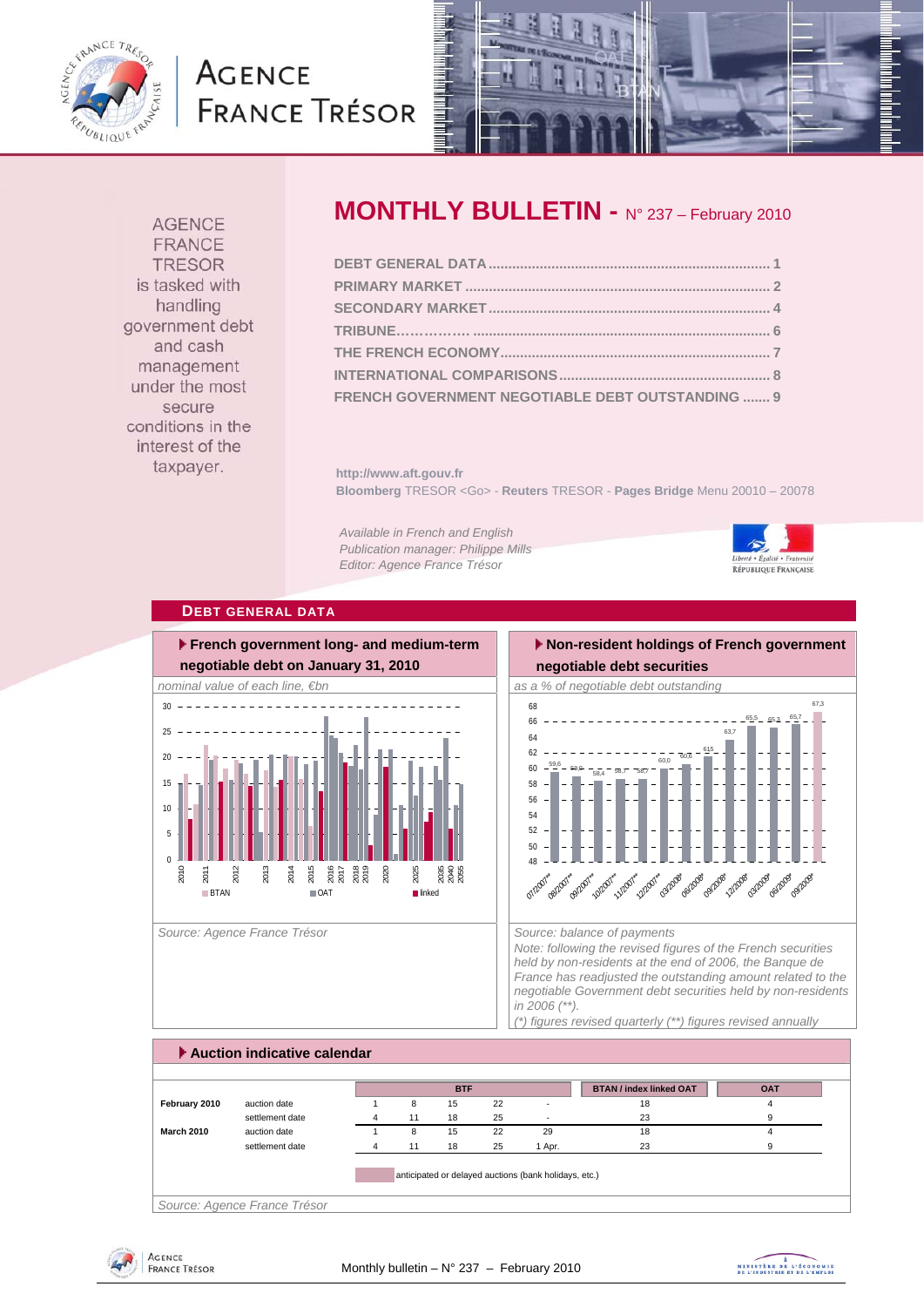### **NEWS**

**Maintaining a consistent service on the French Government securities** 

The 2009 league table of primary dealers (SVT) published by the Agence France Trésor (AFT) reveals a high degree of stability among the most active dealers compared to the 2008 ranking. Out of the nine institutions distinguished in 2009, eight were already among the best-ranked last year.

The smooth functioning and promotion of the French Government debt market depend on the quality and consistency of service to investors over time.

Once again this year, the 2009 league table illustrates the international distribution of the French Government debt. Alongside the big four French banks, the global ranking also comprises three UK banks, one German bank, and one American bank.

The AFT's ranking gives a weighting of 40 points for participation in auctions, 30 points for peresence in the secondary market, and 30 for qualitative aspects. Institutions featured in the Agence France Trésor's SVTs league table are those scoring above average.

Overall Ranking: the most active SVTs in 2009

1 BNP Paribas 2 Barclays Capital 3 Société Générale 4 HSBC 5 Royal Bank of Scotland 6 Calyon 7 Deutsche Bank 8 JP Morgan 9 Natixis

#### **PRIMARY MARKET**











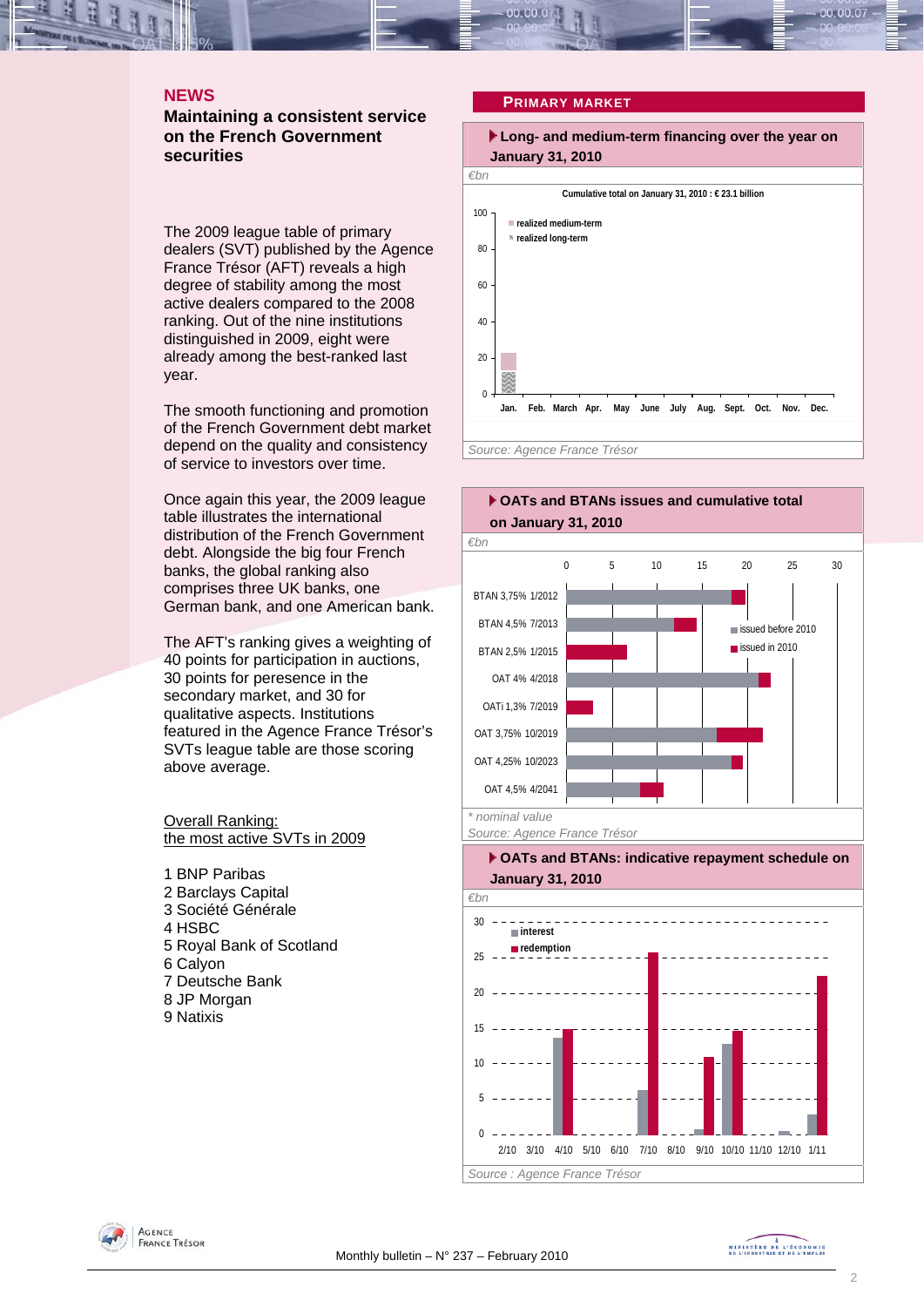

#### **OAT and BTAN auctions – January 2010**

|                               | OAT 9 years | OAT 10 years      | OAT 15 years             | OAT 30 years | BTAN 2 years | <b>BTAN 3 years</b> | <b>BTAN 5 years</b> | OATi 10 years     |
|-------------------------------|-------------|-------------------|--------------------------|--------------|--------------|---------------------|---------------------|-------------------|
|                               | 4/25/2018   | 10/25/2019        | 10/25/2023               | 4/25/2041    | 1/12/2012    | 7/12/2013           | 1/15/2015           | 7/25/2019         |
|                               | 4.00%       | 3.75%             | 4.25%                    | 4.50%        | 3,75%        | 4,50%               | 2,50%               | 1,30%             |
| <b>Auction date</b>           | 1/7/2010    | 1/7/2010          | 1/7/2010                 | 1/7/2010     | 1/21/2010    | 1/21/2010           | 1/21/2010           | 1/21/2010         |
| Settlement date               | 1/12/2010   | 1/12/2010         | 1/12/2010                | 1/12/2010    | 1/26/2010    | 1/26/2010           | 1/26/2010           | 1/26/2010         |
| Amount announced              |             | $< 7.500 - 9.000$ |                          |              |              | $<7,500 - 9,000$    |                     | $< 2,000 - 3,000$ |
| Bid amount                    | 4.010       | 7.289             | 2,990                    | 5,280        | 4,725        | 4,160               | 8,565               | 5,310             |
| Amount served                 | 1,250       | 4,270             | 0,910                    | 2,220        | 1,335        | 1,835               | 5,765               | 2,570             |
| of which: NCTs before auction | $\theta$    | 0                 | 0                        | 0            | 0            | 0                   | 0                   | 0                 |
| NCTs after auction            | 0,001       | 0,800             | 0,237                    | 0,268        | 0,012        | 0.442               | 0,841               | 0,319             |
| <b>Total issued amount</b>    | 1,251       | 5,070             | 1,147                    | 2,488        | 1,347        | 2,277               | 6,606               | 2,889             |
| Bid-to-cover ratio            | 3.21        | 1.71              | 3.29                     | 2,38         | 3,54         | 2,27                | 1.49                | 2,07              |
| Weighted average price        | 104.69%     | 101.24%           | 102.89%                  | 103.73%      | 104.91%      | 108.66%             | 100.03%             | 99.01%            |
| Yield to maturity             | 3,34%       | 3,60%             | 3.97%                    | 4,28%        | 1,20%        | 1.89%               | 2.49%               | 1,41%             |
| Indexation coefficient*       | $\sim$      | $\sim$            | $\overline{\phantom{a}}$ |              |              | $\sim$              | $\sim$              | 1,00131           |
| * as of the settlement date   |             |                   |                          |              |              |                     |                     |                   |
| $\sim$ $\sim$ $\sim$ $\sim$   | $   -$      |                   |                          |              |              |                     |                     |                   |

*Source: Agence France Trésor* 

*€m* 

#### **BTF auctions – January 2010**  *€m*  **BTF BTF BTF BTF BTF BTF** 1 month 1 year 2 month 2 month 4 month 6 month 1 year **Auction date 1/4/2010 1/4/2010 1/4/2010** Settlement date 1/7/2010 1/7/2010 1/7/2010 Maturity 4/1/2010 6/17/2010 12/16/2010 **Total issued amount 5,651 2,264 2,822** Weighted average rate  $0.352\%$  0,752% 0,793% 0,793% 0,793% **Auction date 1/11/2010 1/11/2010 1/11/2010** Settlement date 1/14/2010 1/14/2010 1/14/2010 Maturity 4/15/2010 6/17/2010 1/13/2011 **Total issued amount 4,346 3,225 3,258** Weighted average rate 0,308% 0,356% 0,716% **Auction date 1/18/2010 1/18/2010 1/18/2010** Settlement date 1/21/2010 1/21/2010 1/21/2010 Maturity 4/15/2010 7/15/2010 1/13/2011 **Total issued amount 3,578 3,003 3,007** Weighted average rate 0,274% 0,359% 0,647% 0,47% 0,47% 0,47% 0,47% 0,47% 0,47% 0,47% 0,47% 0,47% 0,47% 0,47% 0,47% 0,47% 0,47% 0,47% 0,47% 0,47% 0,47% 0,47% 0,47% 0,47% 0,47% 0,47% 0,47% 0,47% 0,47% 0,47% 0,47% 0,47% 0,47% **Auction date 1/25/2010 1/25/2010 1/25/2010** Settlement date 1/28/2010 1/28/2010 1/28/2010 Maturity 4/29/2010 7/15/2010 1/13/2011 **Total issued amount 4,110 2,572 2,534** Weighted average rate 0,283% 0,365% 0,634% *Source: Agence France Trésor*

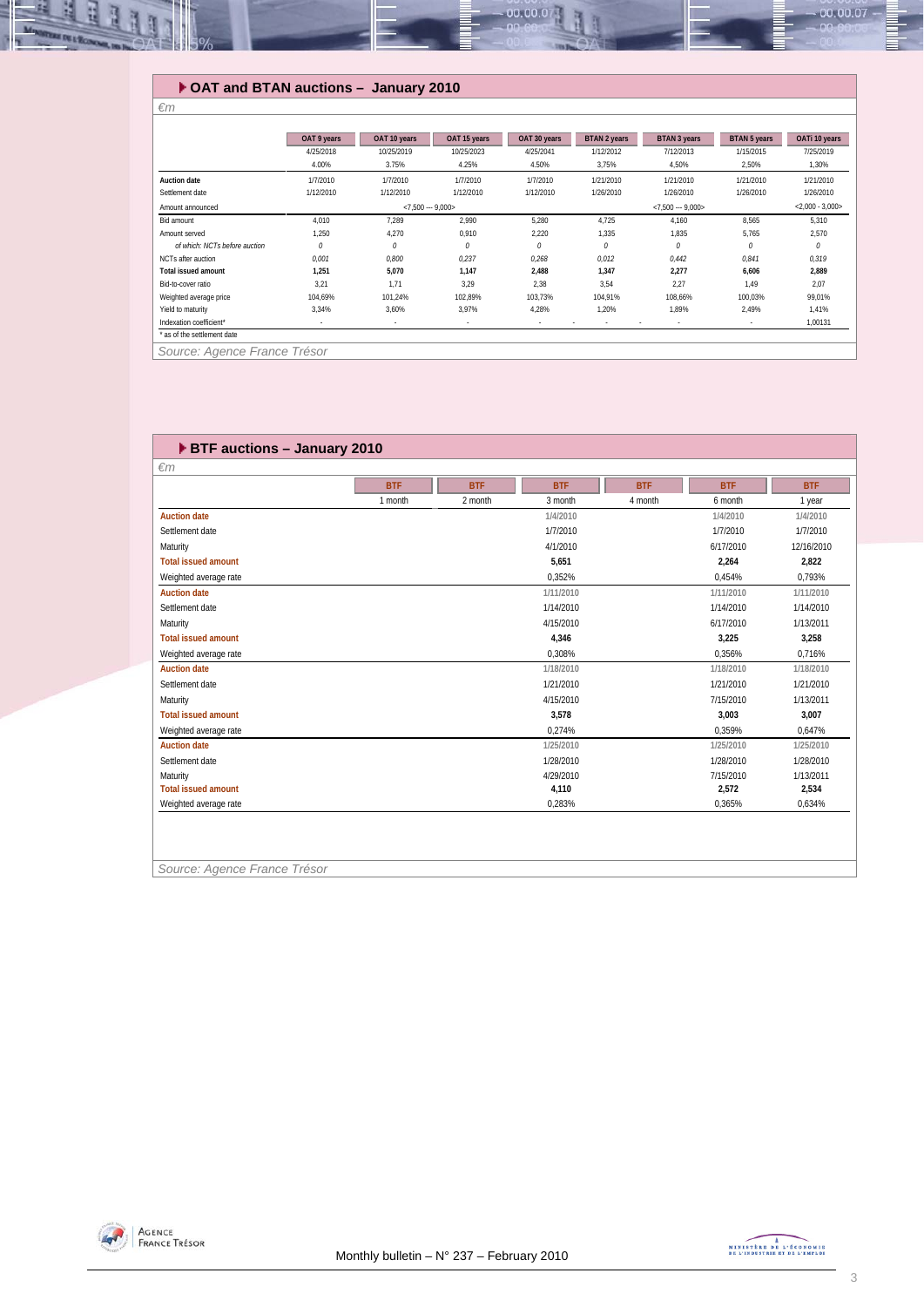







*(1) difference between the yield of the OAT 3.75% April 2017 and the yield of the OATi 1% July 2017 (2) difference between the yield of the OAT 4.25% April 2019 and the yield of the OAT€i 2.25% July 2020 (3) difference between the yield of the OAT 5.5% April 2029 and the yield of the OATi 3.4% July 2029 (4) difference between the yield of the OAT 5.75% October 2032 and the yield of the OAT€i 3.15% July 2032* 

| $\blacktriangleright$ Negotiable government debt and swaps |          |          |         |          |         |         |          |                 |                |
|------------------------------------------------------------|----------|----------|---------|----------|---------|---------|----------|-----------------|----------------|
| $\varepsilon$ bn                                           |          |          |         |          |         |         |          |                 |                |
|                                                            | end      | end      | end     | end      | end     | end     | end      | end of December | end of January |
|                                                            | 2002     | 2003     | 2004    | 2005     | 2006    | 2007    | 2008     | 2009            | 2010           |
| Negotiable government debt                                 |          |          |         |          |         |         |          |                 |                |
| outstanding                                                | 717      | 788      | 833     | 877      | 877     | 921     | 1,017    | 1,148           | 1,153          |
| OAT                                                        | 478      | 512      | 552     | 593      | 610     | 641     | 681      | 719             | 732            |
| <b>BTAN</b>                                                | 151      | 168      | 184     | 189      | 200     | 202     | 198      | 215             | 208            |
| <b>BTF</b>                                                 | 88       | 109      | 97      | 95       | 66      | 79      | 138      | 214             | 213            |
| <b>Swaps outstanding</b>                                   | 61       | 61       | 61      | 52       | 44      | 42      | 28       | 20              | 20             |
| Average maturity of the negotiable debt                    |          |          |         |          |         |         |          |                 |                |
| before swaps                                               | 5 years  | 5 years  | 6 years | 6 years  | 7 years | 7 years | 6 years  | 6 years         | 6 years        |
|                                                            | 343 days | 297 days | 79 days | 267 days | 45 days | 51 days | 292 days | 246 days        | 282 days       |
| after swaps                                                | 5 years  | 5 years  | 6 years | 6 years  | 7 years | 7 years | 6 years  | 6 years         | 6 years        |
|                                                            | 265 days | 235 days | 34 days | 228 days | 16 days | 29 days | 276 days | 233 days        | 270 days       |
|                                                            |          |          |         |          |         |         |          |                 |                |
|                                                            |          |          |         |          |         |         |          |                 |                |
|                                                            |          |          |         |          |         |         |          |                 |                |
| Source: Agence France Trésor                               |          |          |         |          |         |         |          |                 |                |



MINISTRE DE L'ÉCONOMIE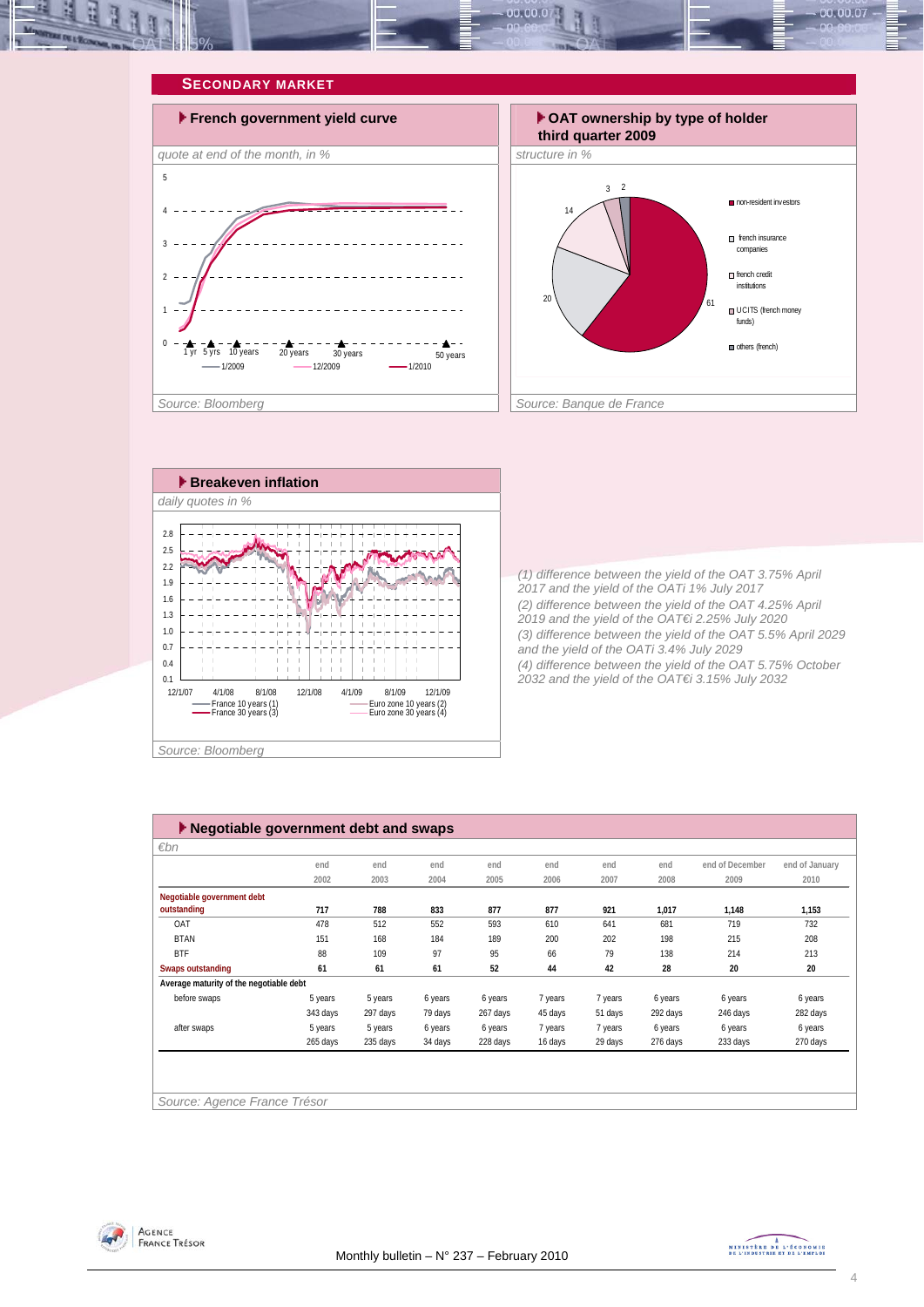

00.00.0







MINISTRE DE L'ÉCONOMIE

00.00.07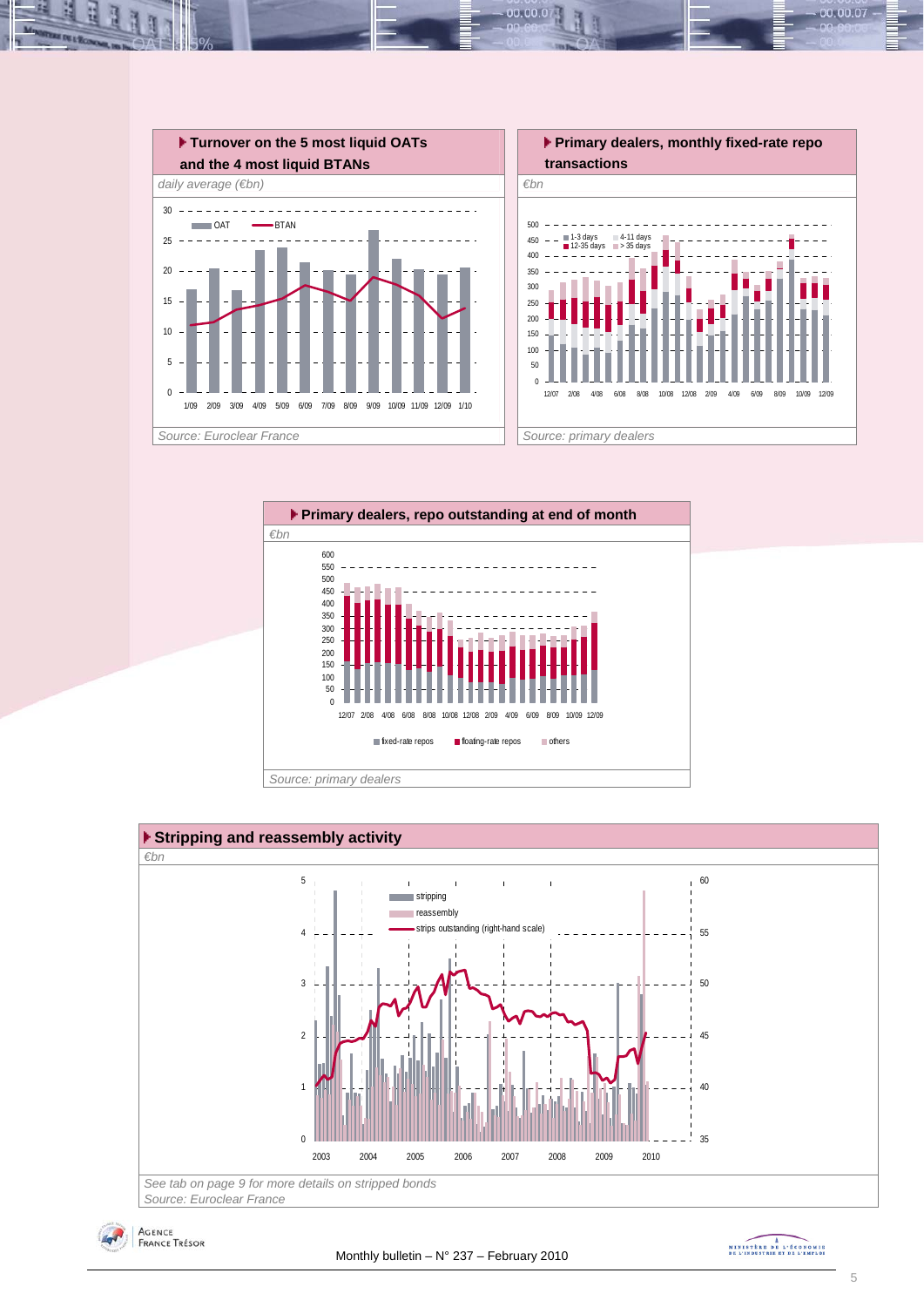

# **Monetary policy is not inflationary**

**By Dominique Barbet, Market economist, BNP Paribas** 

The financial crisis prompted all central banks to adopt ultraloose monetary policies, including rock-bottom interest rates and liquidity injections. Central bank balance sheets have grown hugely, either through a strategy mainly involving repos, as pursued by the ECB, or by purchasing securities ("quantitative easing") – as the Fed and the Bank of England have done.

Naturally, the question arises of how this monetary policy will affect inflation. Japan's quantitative easing between 2001 and 2003 provided banks with liquidity without causing a spectacular increase in M2 money supply. The money



multiplier (ratio of commercial bank money available to the economy and central bank money used by banks) collapsed when liquidity was injected. Furthermore, it did not rise again until 2006, when the Bank of Japan withdrew the liquidity injected during the crisis. Inflation did not emerge during that period, and has not appeared subsequently.

We are witnessing the same phenomenon in both the US and the eurozone: the monetary base is surging, while money supply is growing more slowly or even contracting, with M2 up 1.9% year-on-year in December in the US and M3 falling 0.2% in the eurozone. This helps to explain why central bankers are so calm about the potential adverse effects of their current monetary policy. We have already observed that neither the money demand function nor the velocity of money is really stable. The sudden fall in the money multiplier represents another blow for monetarist theory.

It appears that the weakness of the demand for credit is the most important factor. The state of the labour market is not conducive to rapid wage growth, and weak demand means that there is little upward pressure on the prices of goods and services. Inflationary risks are therefore shifting from goods and services towards asset prices. Although inflation risk is limited in all developed countries, the threat of a new speculative bubble continues to exist globally.

Japan's experience is interesting in more than one respect. Hyper-expansionary monetary policy, combined with a huge public deficit, has resulted in persistent deflation. Those who regard inflation as the only way of addressing the build-up of public debt should look at the experience of Belgium, where debt was reduced from 138% of GDP in 1993 to 84% in 2007, with average inflation of 1.94% and average GDP growth of 2.4%.

*NB: this Agence France Trésor forum offers economists an opportunity to express their personal opinion. Thus, the above article strictly reflects the author's view, and should not be construed as expressing the viewpoints of Agence France Trésor or the Ministry of the Economy, Industry and Employment.* 

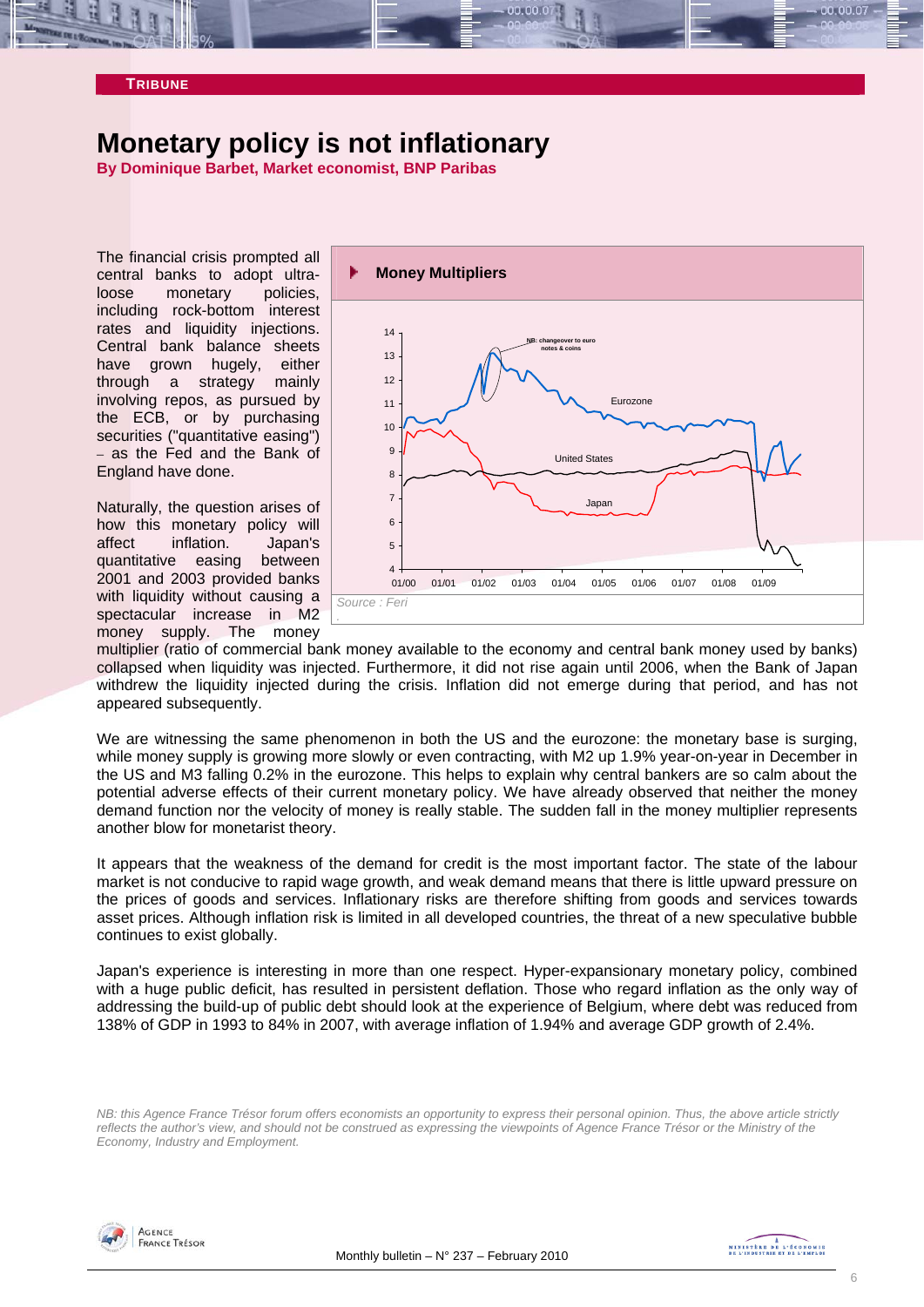

## **THE FRENCH ECONOMY**

| $\blacktriangleright$ Macro-economic forecast |        |         |      |  |  |  |  |
|-----------------------------------------------|--------|---------|------|--|--|--|--|
| Real growth rate as a %                       |        |         |      |  |  |  |  |
|                                               | 2008   | 2009    | 2010 |  |  |  |  |
| French GDP                                    | 0.4    | $-2.25$ | 1.4  |  |  |  |  |
| Household consumption                         | 1.0    | 0.7     | 1.4  |  |  |  |  |
| <b>Business investment</b>                    | 2.6    | $-7.6$  | 0.6  |  |  |  |  |
| Exports                                       | $-0.2$ | $-11.1$ | 3.7  |  |  |  |  |
| Imports                                       | 0.8    | $-9.9$  | 3,6  |  |  |  |  |
| Consumer prices                               | 2.8    | 0.1     | 1.2  |  |  |  |  |
| (on an annual average basis)                  |        |         |      |  |  |  |  |
|                                               |        |         |      |  |  |  |  |

#### **Execent economic indicators**

| Industrial output*, year-on-year       | $-2.3%$       | 12/2009    |
|----------------------------------------|---------------|------------|
| Household consumption*, year-on-year   | 5.9%          | 12/2009    |
| Unemployment rate (ILO)                | 9.1%          | 9/2009     |
| Consumer prices, year-on-year          |               |            |
| all items                              | 0.9%          | 12/2009    |
| all items excluding tobacco            | 0.8%          | 12/2009    |
| Trade balance, fob-fob, sa             | $-4.3$ FUR bn | 12/2009    |
| ×<br>n,                                | $-5.0$ FUR bn | 11/2009    |
| Current account balance, sa            | $-3.6$ FUR bn | 12/2009    |
| n,                                     | $-3.4$ FUR bn | 11/2009    |
| 10-year constant maturity rate (TEC10) | 3.49%         | 01/29/2010 |
| 3-month interest rate (Euribor)        | 0.665%        | 01/29/2010 |
| FUR / USD                              | 1.3966        | 01/29/2010 |
| EUR / JPY                              | 126.15        | 01/29/2010 |
|                                        |               |            |

Source: Ministry of the Economy, Industry and Employment <sup>\*</sup> \*manufactured goods –

*Source: Insee; Ministry of the Economy, Industry and* 

*Employment; Banque de France* 





| ► Government budget monthly position                                     |          |                       |           |  |  |  |  |
|--------------------------------------------------------------------------|----------|-----------------------|-----------|--|--|--|--|
| €bn                                                                      |          |                       |           |  |  |  |  |
|                                                                          |          | end of December level |           |  |  |  |  |
|                                                                          | 2007     | 2008                  | 2009      |  |  |  |  |
| General budget                                                           |          |                       |           |  |  |  |  |
| balance                                                                  | $-38.19$ | $-56.99$              | $-129.85$ |  |  |  |  |
| revenue                                                                  | 299,22   | 291.12                | 237.25    |  |  |  |  |
| expenditure                                                              | 337,41   | 348,11                | 367,10    |  |  |  |  |
| Balance of special                                                       |          |                       |           |  |  |  |  |
| Treasury accounts                                                        | 3,47     | 0,72                  | $-8,15$   |  |  |  |  |
| General budget                                                           |          |                       |           |  |  |  |  |
| outturn                                                                  | $-34.72$ | -56.27                | $-137.99$ |  |  |  |  |
|                                                                          |          |                       |           |  |  |  |  |
| Source: Ministry of the Budget, Public Accounts and the Civil<br>Service |          |                       |           |  |  |  |  |
| for more information: http://www.budget.gouv.fr/                         |          |                       |           |  |  |  |  |



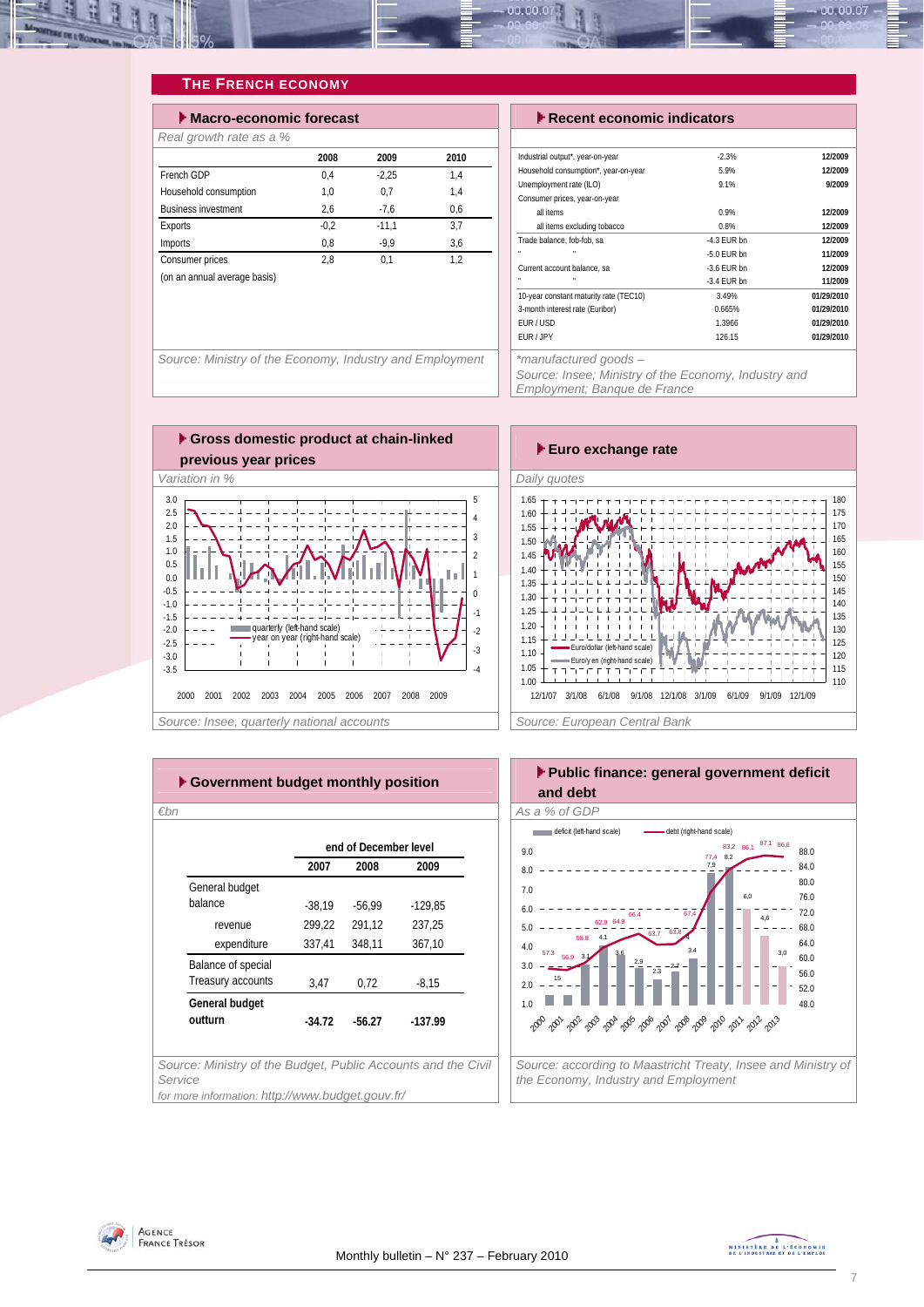|    | ▶ Timetable for the release of French economic indicators                                   |    |                                                         |  |  |  |  |  |
|----|---------------------------------------------------------------------------------------------|----|---------------------------------------------------------|--|--|--|--|--|
|    | February 2010                                                                               |    | <b>March 2010</b>                                       |  |  |  |  |  |
| 5  | Foreign trade in December                                                                   | 4  | Job seekers - Q4-2009                                   |  |  |  |  |  |
| 5  | Central government budget: statement at end of December                                     | 5  | Central government budget: statement at end of January  |  |  |  |  |  |
| 10 | Industrial output in December                                                               | 9  | Foreign trade in January                                |  |  |  |  |  |
| 10 | Balance of payments in December                                                             | 10 | Industrial output in January                            |  |  |  |  |  |
| 11 | Industrial Investments: January survey                                                      | 11 | Payroll employment: final results Q4-2009               |  |  |  |  |  |
| 12 | National quarterly accounts: first results Q4-2009                                          | 12 | Balance of payments in January                          |  |  |  |  |  |
| 12 | Payroll employment: provisional results Q4-2009                                             | 16 | Consumer prices: final index for February               |  |  |  |  |  |
| 12 | Wages: provisional statistics Q4-2009                                                       | 19 | Wages: final statistics Q4-2009                         |  |  |  |  |  |
| 19 | Industrial trends: February survey                                                          | 23 | Industrial trends: monthly survey for March             |  |  |  |  |  |
| 23 | Household consumption of manufactured goods in January                                      | 25 | Household consumption of manufactured goods in February |  |  |  |  |  |
| 23 | New building starts in January                                                              | 26 | Household confidence survey: March survey               |  |  |  |  |  |
| 23 | Consumer prices: index for January                                                          | 30 | Quarterly national accounts: final results Q4-2009      |  |  |  |  |  |
| 25 | Household confidence survey: February survey                                                | 30 | New building starts in February                         |  |  |  |  |  |
|    |                                                                                             | 31 | Net foreign exchange reserves in February               |  |  |  |  |  |
|    | Harmonized index of consumer prices - Eurozone (Eurostat)<br>Index for January: February 26 |    |                                                         |  |  |  |  |  |

00.00.07

*Index for February: March 16* 

N

B

#### **INTERNATIONAL COMPARISONS**







00.00.07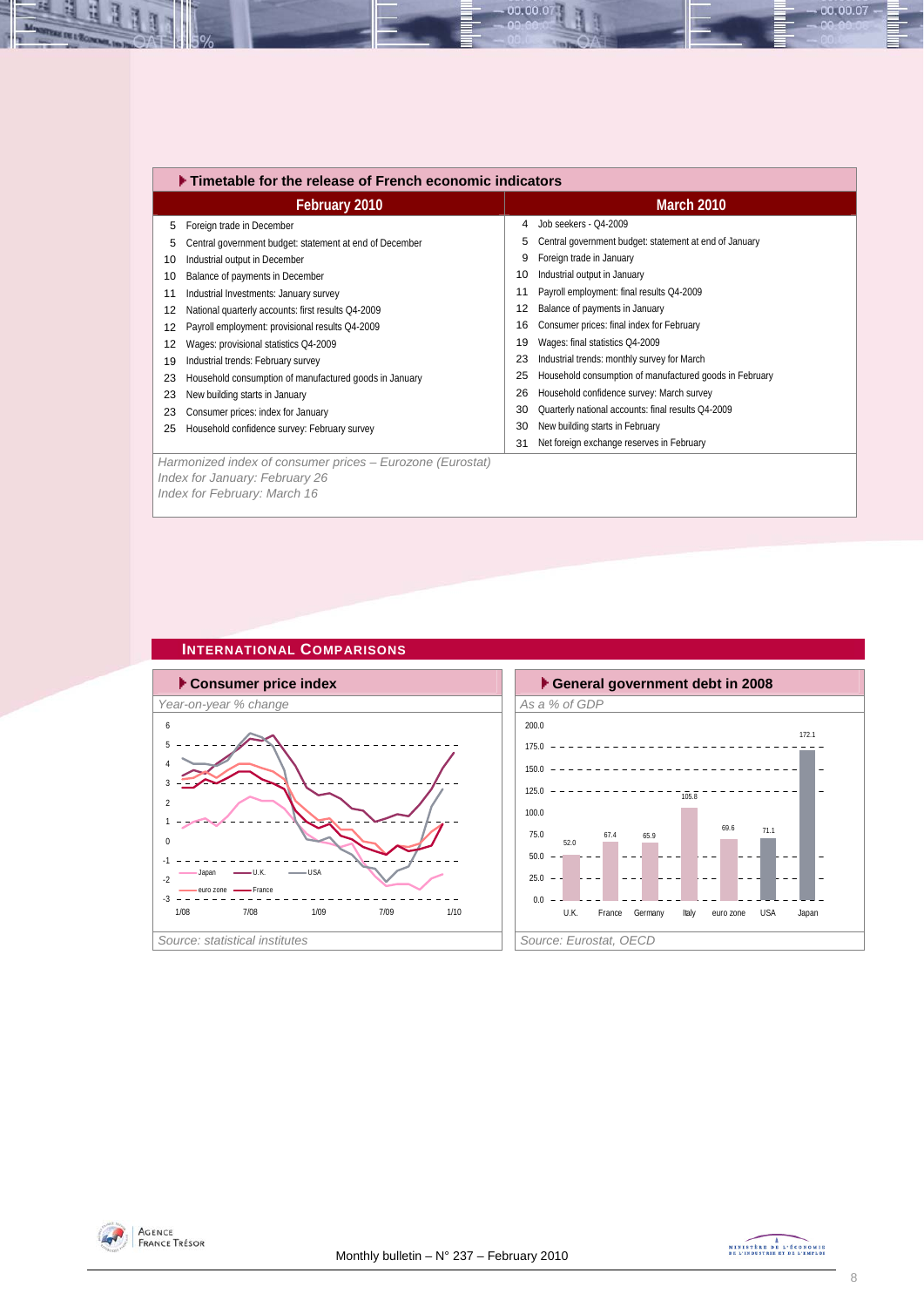#### **FRENCH GOVERNMENT NEGOTIABLE DEBT OUTSTANDING -** *DETTE NEGOCIABLE DE L'ETAT*

 $00.00.0$ 

119 450 000

156 780 000

313 625 000

117 750 000

9894000

947 830 000

236 550 000

#### **OAT au 31 janvier 2010** */ fungible Treasury bonds at January 31, 2010*

| En euros                                    |                                                    |                                  |                                                      |                                |                            |
|---------------------------------------------|----------------------------------------------------|----------------------------------|------------------------------------------------------|--------------------------------|----------------------------|
| <b>CODE ISIN</b><br><b>Euroclear France</b> | Libellé de l'emprunt /<br><b>Bond</b>              | <b>Encours / Outstanding</b>     | Coefficient d'indexation /<br>indexation coefficient | Valeur nominale/<br>face value | démembré<br>/ stripped     |
|                                             | Échéance 2010                                      | 29 487 742 970                   |                                                      |                                |                            |
| FR0000186603<br>FR0000187023                | OAT 5,5% 25 avril 2010<br>OAT 5,5% 25 octobre 2010 | 14 893 719 352<br>14 594 023 618 |                                                      |                                | 207 320 000<br>493 083 000 |
|                                             | Échéance 2011                                      | 52 041 867 992                   |                                                      |                                |                            |
| FR0000570731                                | OAT 6,5% 25 avril 2011                             | 19 494 445 710                   |                                                      |                                | 579 629 900                |
| FR0010094375                                | OATi 1,6% 25 juillet 2011                          | 16 892 535 950 (1)               | 1.10315                                              | 15 313 000 000                 | 0                          |
| FR0000187874                                | OAT 5% 25 octobre 2011                             | 15 654 886 332                   |                                                      |                                | 47 209 000                 |
|                                             | Échéance 2012                                      | 60 898 614 083                   |                                                      |                                |                            |
| FR0000188328                                | OAT 5% 25 avril 2012                               | 18 981 110 580                   |                                                      |                                | 307 350 000                |
| FR0000188013                                | OAT€i 3% 25 juillet 2012                           | 16 877 683 240 (1)               | 1,16446                                              | 14 494 000 000                 | 0                          |
| FR0000188690                                | OAT 4.75% 25 octobre 2012                          | 19 554 122 924                   |                                                      |                                | 56 404 000                 |
| FR0000570780                                | OAT 8,5% 26 décembre 2012                          | 5 485 697 339                    |                                                      |                                |                            |
|                                             | Échéance 2013                                      | 58 818 701 410                   |                                                      |                                |                            |
| FR0000188989                                | OAT 4% 25 avril 2013                               | 20 652 183 879                   |                                                      |                                | 119 450 000                |

**Échéance 2014 38 988 724 224**

**Échéance 2015 62 318 767 803**

**Échéance 2016 47 993 000 000**

**Échéance 2017 59 611 985 180**

**Échéance 2018 40 214 000 000**

FR0010011130 **OAT 4% 25 octobre 2013** 20 549 757 679

FR0010061242 OAT 4% 25 avril 2014 20 334 752 234 313 625 000

FR0010112052 0AT 4% 25 octobre 2014 18 653 971 990

FR0010216481 OAT 3% 25 octobre 2015 28 115 000 000

FR0000187361 OAT 5% 25 octobre 2016 23 770 000 000

FR0010604983 OAT 4% 25 avril 2018 22 545 000 000 236 550 000

| <b>CODE ISIN</b><br>Euroclear France | Libellé de l'emprunt /<br><b>Bond</b>        | Encours / Outstanding                            | Coefficient d'indexation<br>/ indexation coefficient | Valeur nominale/ face value | démembré<br>/stripped |
|--------------------------------------|----------------------------------------------|--------------------------------------------------|------------------------------------------------------|-----------------------------|-----------------------|
|                                      | Échéance 2019                                | 61 424 247 885                                   |                                                      |                             |                       |
| FR0000189151                         | OAT 4,25% 25 avril 2019                      | 28 002 000 000                                   |                                                      |                             | 70 360 000            |
| FR0010850032                         | OATi 1,3% 25 juillet 2019                    | 2893 102 380 (1)                                 | 1,00142                                              | 2889000000                  |                       |
| FR0000570921                         | OAT 8,5% 25 octobre 2019                     | 8 844 392 893                                    |                                                      |                             | 4 304 286 100         |
| FR0010776161                         | OAT 3,75% 25 octobre 2019                    | 21 666 000 000                                   |                                                      |                             | 975 900 000           |
| FR0000570954                         | OAT cap. 9,82% 31 décembre 2019              | 18 752 612 (2)                                   |                                                      | 6 692 154                   |                       |
|                                      | Échéance 2020                                | 20 541 713 230                                   | 1,12687                                              | 18 229 000 000              |                       |
| FR0010050559                         | OAT€i 2,25% 25 juillet 2020<br>Échéance 2021 | 20 541 713 230 (1)<br>21 677 000 000             |                                                      |                             |                       |
| FR0010192997                         | OAT 3,75% 25 avril 2021                      | 21 677 000 000                                   |                                                      |                             | 220 428 000           |
|                                      |                                              |                                                  |                                                      |                             |                       |
|                                      | Échéance 2022                                | 1 243 939 990                                    |                                                      |                             |                       |
| FR0000571044                         | OAT 8,25% 25 avril 2022<br>Échéance 2023     | 1 243 939 990<br>36 331 273 983                  |                                                      |                             | 822 750 000           |
| FR0000571085                         | OAT 8,5% 25 avril 2023                       | 10 606 195 903                                   |                                                      |                             | 6772725000            |
| FR0010585901                         | OATi 2,1% 25 juillet 2023                    | 6 305 078 080 (1)                                | 1.03159                                              | 6112000000                  |                       |
| FR0010466938                         | OAT 4,25% 25 octobre 2023                    | 19 420 000 000                                   |                                                      |                             | 272 702 000           |
|                                      | Échéance 2025                                | 12 491 928 118                                   |                                                      |                             |                       |
| FR0000571150                         | OAT 6% 25 octobre 2025                       | 12 491 928 118                                   |                                                      |                             | 2 861 476 900         |
|                                      | Échéance 2028                                | 16 173 709                                       |                                                      |                             |                       |
| FR0000571226                         | OAT zéro coupon 28 mars 2028                 | 16 173 709 (3)                                   |                                                      | 46 232 603                  |                       |
|                                      | Échéance 2029                                | 27 071 574 825                                   |                                                      |                             |                       |
| FR0000571218                         | OAT 5,5% 25 avril 2029                       | 18 308 880 458                                   |                                                      |                             | 3 039 415 900         |
| FR0000186413                         | OATi 3,4% 25 juillet 2029                    | 8762694367 (1)                                   | 1,17602                                              | 7 451 144 000               |                       |
|                                      | Échéance 2032                                | 29 106 378 350                                   |                                                      |                             |                       |
| FR0000188799                         | OAT€i 3,15% 25 juillet 2032                  | 10 697 055 750 (1)                               | 1,14175                                              | 9 369 000 000               |                       |
| FR0000187635                         | OAT 5.75% 25 octobre 2032                    | 18 409 322 600                                   |                                                      |                             | 7667499000            |
|                                      | Échéance 2035                                | 15 614 000 000                                   |                                                      |                             |                       |
| FR0010070060                         | OAT 4,75% 25 avril 2035                      | 15 614 000 000                                   |                                                      |                             | 3 542 486 000         |
|                                      | Échéance 2038                                | 23 889 000 000                                   |                                                      |                             |                       |
| FR0010371401                         | OAT 4% 25 octobre 2038                       | 23 889 000 000                                   |                                                      |                             | 4 034 250 000         |
|                                      | Échéance 2040                                | 6 447 312 480                                    |                                                      |                             |                       |
| FR0010447367                         | OATEi 1,8% 25 juillet 2040                   | 6 447 312 480 (1)                                | 1,05763                                              | 6 096 000 000               |                       |
|                                      | Échéance 2041                                | 10 663 000 000                                   |                                                      |                             |                       |
| FR0010773192                         | OAT 4,5% 25 avril 2041<br>Échéance 2055      | 10 663 000 000<br>14 926 000 000                 |                                                      |                             | 2611700000            |
| FR0010171975                         | OAT 4% 25 avril 2055                         | 14 926 000 000                                   |                                                      |                             | 3700 917 000          |
|                                      |                                              | <b>Total OAT / total fungible Treasury bonds</b> |                                                      | 731 816 946 232             |                       |
|                                      |                                              | Encours démembré /stripped outstanding           |                                                      |                             | 45 380 970 800        |
| ubscription                          | En % des lignes démembrables                 |                                                  |                                                      |                             |                       |
| luding tobacco)                      | As a % of strippable bonds                   |                                                  |                                                      |                             | 6.4%                  |
| nonized index of                     |                                              |                                                  |                                                      |                             |                       |

 $.00, 00, 07$ 

 $00.00$ 

*Average maturity 9 years and 346 days* 

*(1) Encours OAT indexées = valeur nominale x coefficient d'indexation / indexed bonds outstanding = face value x indexation coefficient (2) y compris intérêts capitalisés au 31/12/2009 / including coupons capitalized at 12/31/2009 ; non offerte à la souscription / not open to subscription* 

FR0000188955 OATi 2,5% 25 juillet 2013 17 616 759 852 (1) 1,12081 15 717 882 471 0

FR0010163543 **OAT 3.5% 25 avril 2015** 19 388 313 893 19 389 313 893 FR0010135525 OAT€i 1,6% 25 juillet 2015 14 815 453 910 (1) 1,10423 13 417 000 000 0

FR0010415331 OAT 3,75% 25 avril 2017 20 890 000 000 63 900 000 FR0010235176 OATi 1% 25 juillet 2017 20 309 985 180 (1) 1,06413 19 086 000 000 0 FR0010517417 0AT 4,25% 25 octobre 2017 18 412 000 000 18 412 000 000 18 100 000 18 100 000

FR0010670737 OAT 4,25% 25 octobre 2018 17 669 000 000 308 300 000

24 223 000 000 FR0010288357 OAT 3,25% 25 avril 2016 24 223 000 000 336 450 000

*(3) valeur actualisée au 28/03/2009 / actualized value at 03/28/2009 ; non offerte à la souscription / not open to subscription*

*OATi : OAT indexée sur l'indice français des prix à la consommation (hors tabac) / OAT indexed on the French consumer price index (excl OAT€i : OAT indexée sur l'indice des prix à la consommation harmonisé de la zone euro (hors tabac) / OAT indexed on the eurozone harmonized index of consumer price (excluding tobacco)*